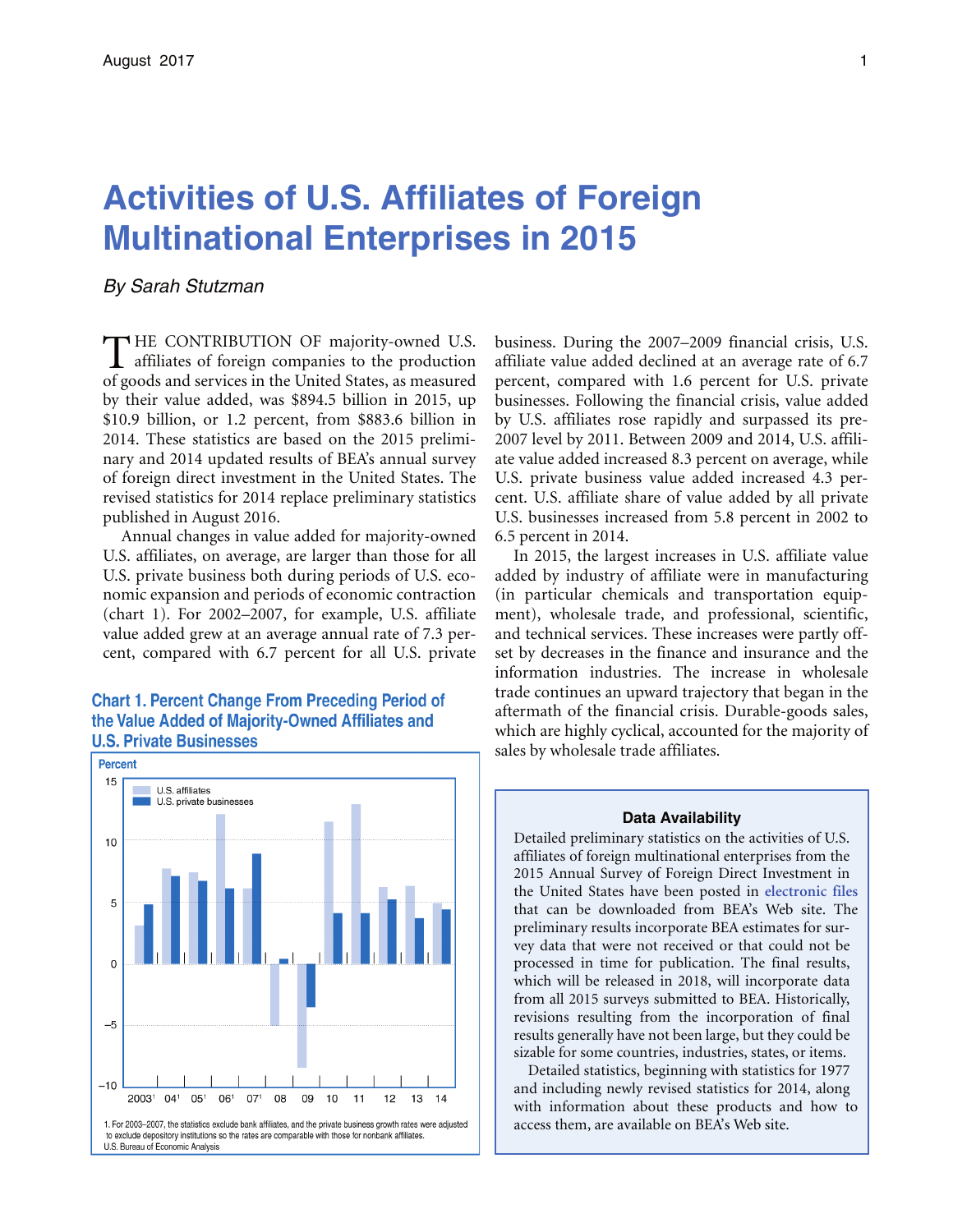By country of ultimate beneficial owner (UBO), the largest increases in value added in 2015 were for German-owned and French-owned affiliates.<sup>1</sup> The increases for German-owned affiliates were largest in chemicals and transportation equipment manufacturing. For French-owned affiliates, the largest increases were in finance and insurance, chemicals manufacturing, and professional, scientific, and technical services.

Additional highlights of the activities of majorityowned U.S. affiliates in 2015 include the following:

- U.S. affiliates employed 6.8 million workers, up 3.1 percent from 6.6 million in 2014.
- Exports of goods by U.S. affiliates were \$352.8 billion, down \$70.3 billion, or 16.6 percent, from \$423.1 billion in 2014. Imports of goods by U.S. affiliates were \$664.9 billion, down \$51.3 billion, or 7.2 percent, from \$716.2 billion in 2014.
- Research and development (R&D) performed by U.S. affiliates was \$56.7 billion, down \$0.3 billion, or 0.4 percent, from \$57.0 billion in 2014.

 income statement details, employment and employee referred to as statistics on the activities of multina-The preliminary 2015 and revised 2014 statistics cover the activities of U.S. affiliates of foreign multinational enterprises (MNEs), including balance sheet and compensation, capital expenditures, trade in goods, and expenditures for research and development. BEA also produces statistics that cover the domestic and foreign activities of U.S. MNEs. Jointly, these statistics and the statistics on the activities of U.S. affiliates are tional enterprises (AMNEs).2

AMNE statistics on U.S. affiliates are available for two categories: all U.S. affiliates, which are at least 10 percent owned by their foreign parents, and majorityowned U.S. affiliates, which are more than 50 percent owned by their foreign parents. Most U.S. affiliates are majority-owned; such affiliates accounted for 92.1 percent of the employment and for 91.2 percent of total assets of all U.S. affiliates in 2015. Data are available in greater detail for majority-owned U.S. affiliates in order to emphasize the firms that are unambiguously under foreign control.

This article examines the 2015 activities of majorityowned U.S. affiliates of foreign MNEs—specifically, the value added, employment, exports and imports of goods, and research and development—and the

changes in these activities from 2014 to 2015.<sup>3</sup> In this article, the statistics are disaggregated by country of UBO, by industry of affiliate or by industry of sales, and by state. Additional characteristics of U.S. affiliates and their activities—including asset holdings; property, plant, and equipment holdings and expenditures; sales; employee compensation; and net income—are presented in tables at the end of this article and are available on BEA's Web site.

#### **Value Added**

 filiates accounted for 6.4 percent of total U.S. private Current-dollar value added of U.S. affiliates, a measure of their direct contribution to U.S. gross domestic product, grew to \$894.5 billion in 2015 (table 1), a 1.2 percent increase from 2014 (table 2).<sup>4</sup> In 2015, U.S. af-

#### **Table 1. Value Added and Employment of Majority-Owned U.S. Affiliates of Foreign Multinational Enterprises, 1997, 2002, and 2007–2015**

| Value added                   |                                                                    | Employment                |                                                                              |  |  |  |
|-------------------------------|--------------------------------------------------------------------|---------------------------|------------------------------------------------------------------------------|--|--|--|
| <b>Millions</b><br>of dollars | As a<br>percentage of<br>U.S. private<br>industry<br>value added 1 | Thousands<br>of employees | As a<br>percentage of<br>U.S. private<br>industry<br>employment <sup>2</sup> |  |  |  |
| n.a. <sup>3</sup>             | n.a. <sup>3</sup>                                                  | 4,372.4                   | 4.0                                                                          |  |  |  |
| n.a. <sup>3</sup>             | n.a. <sup>3</sup>                                                  | 5,570.4                   | 4.9                                                                          |  |  |  |
| 680,605                       | 6.0                                                                | 5.588.2                   | 4.7                                                                          |  |  |  |
| 646,648                       | 5.7                                                                | 5,636.2                   | 4.7                                                                          |  |  |  |
| 592,485                       | 5.4                                                                | 5.290.3                   | 4.7                                                                          |  |  |  |
| 660.793                       | 5.8                                                                | 5.435.4                   | 4.9                                                                          |  |  |  |
| 745.947                       | 6.3                                                                | 5.699.4                   | 5.0                                                                          |  |  |  |
| 792,284                       | 6.3                                                                | 5,889.0                   | 5.1                                                                          |  |  |  |
| 842,188                       | 6.5                                                                | 6,181.4                   | 5.2                                                                          |  |  |  |
| 883,573                       | 6.5                                                                | 6,613.3                   | 5.4                                                                          |  |  |  |
| 894,533                       | 6.4                                                                | 6,820.7                   | 5.5                                                                          |  |  |  |

<sup>1.</sup> The UBO is the entity proceeding up a U.S. affiliate's ownership chain, beginning with the foreign parent, which is not owned more than 50 percent by another entity. The UBO is the entity that ultimately owns or controls and thus ultimately derives the benefits and assumes the risks from owning or controlling an affiliate.

<sup>2.</sup> For the most recent outward statistics, see Sarah P. Scott[, "Activities o](https://www.bea.gov/scb/pdf/2016/12%20December/1216_activities_of_us_multinational_enterprises.pdf)f [U.S. Multinational Enterprises in the United States and Abroad: Prelimi](https://www.bea.gov/scb/pdf/2016/12%20December/1216_activities_of_us_multinational_enterprises.pdf)[nary Results from the 2014 Benchmark Survey,"](https://www.bea.gov/scb/pdf/2016/12%20December/1216_activities_of_us_multinational_enterprises.pdf) SURVEY OF CURRENT BUSINESS 96 (December 2016).

<sup>3.</sup> For an analysis of services supplied by majority-owned U.S. affiliates, see Alexis N. Grimm a[nd Maya Ortiz, "U.S. Internationa](https://www.bea.gov/scb/pdf/2016/12%20December/1216_international_services.pdf)l [Services: Trade in Services in 2015 and Services Supplied](https://www.bea.gov/scb/pdf/2016/12%20December/1216_activities_of_us_multinational_enterprises.pdf) [Through](https://www.bea.gov/scb/pdf/2016/12%20December/1216_international_services.pdf) [Affiliates in 2014"](https://www.bea.gov/scb/pdf/2016/12%20December/1216_international_services.pdf) SURVEY 96 (December 2016). For information on newly acquired or established affiliates, see Thomas Anderson, ["New](https://bea.gov/scb/pdf/2017/08-August/0817-expenditures-for-new-foreign-direct-investment-in-the-united-states.pd)  [Foreign Direct Investment in the United States in 2016"](https://bea.gov/scb/pdf/2017/08-August/0817-expenditures-for-new-foreign-direct-investment-in-the-united-states.pd) in this issue of the SURVEY.

<sup>4.</sup> Value added can be measured as gross output (sales or receipts and other operating income plus inventory change) minus intermediate inputs (purchased goods and services). Alternatively, it can be measured as the sum of the costs incurred (except for intermediate inputs) and the profits earned in production. The value added estimates for U.S. affiliates were prepared by summing cost and profit data. The estimates are measures of gross value added rather than measures of net value added because they are calculated without deducting the consumption of fixed capital used in production.

p Preliminary r Revised n.a. Not available 1. For improved comparability with U.S.-affiliate value added, U.S. private industry value added was adjusted to exclude value added in private households, imputed rental income from owner-occupied housing, and business transfer payments. For the latest estimates of U.S. private industry value added, see Kevin B. Barefoot, William A. Jolliff, and Vanessa M. Vogel, "The 2016 Annual Update of the Industry Economic Accounts," SURVEY OF CURRENT

 Busiw∈ss 96 (December 2016).<br>- 2. For improved comparability with U.S.-affiliate employment, U.S. private industry employment was adjusted to<br>exclude employment in private households. For consistency with the coverage of employment, U.S.-affiliate employment in Puerto Rico, in "other U.S. areas," and in "foreign" was excluded from<br>the U.S.-affiliate totals when the employment shares were computed. Data on all U.S. private industry employ-<br>

<sup>3.</sup> Statistics on value added for majority-owned U.S. affiliates in all industries and as a share of U.S. business value added before 2007 are not published because the data needed to estimate value added for bank affiliates were only collected on BEA's surveys starting in 2007.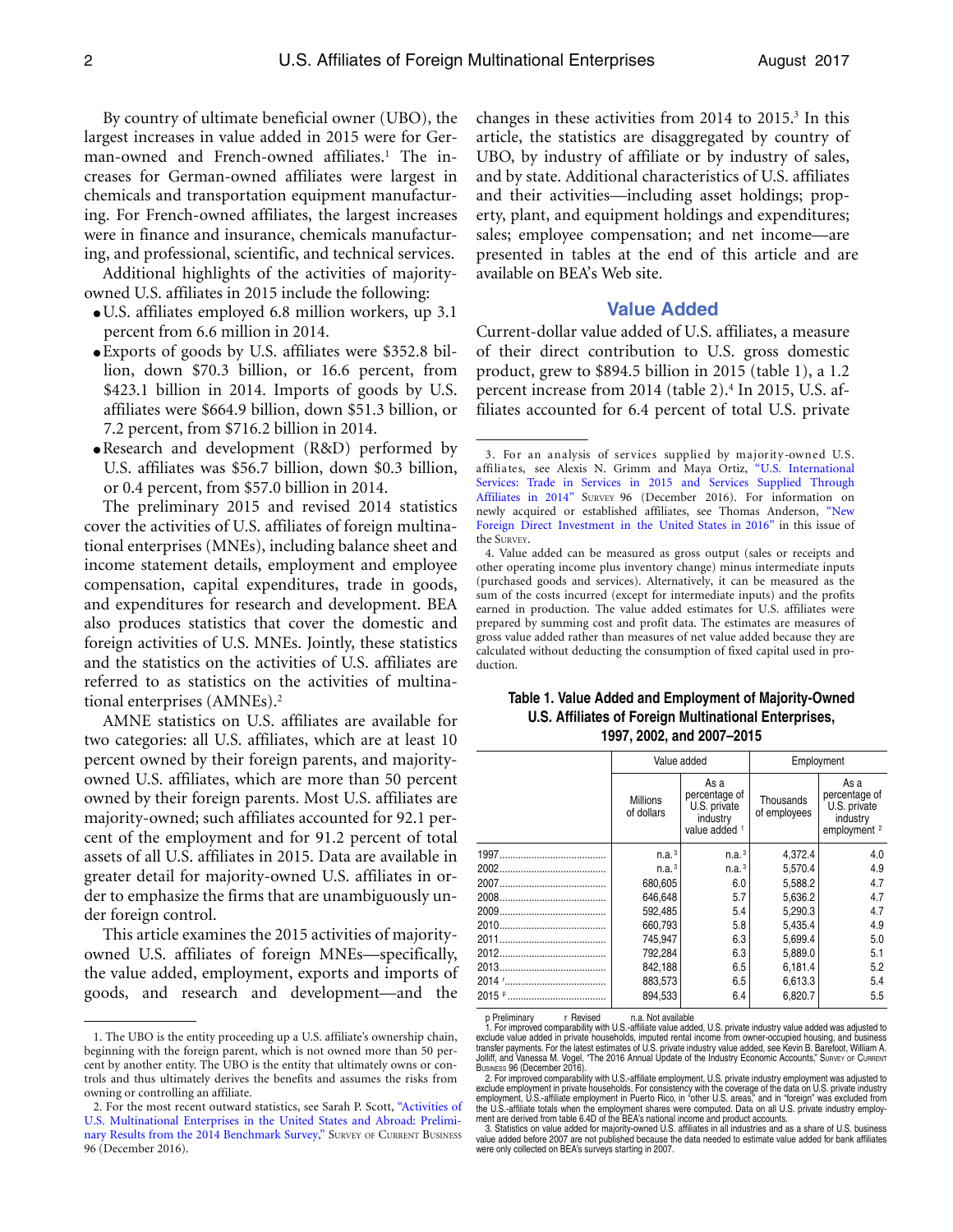**Table 2. Percent Change From Preceding Period in Value Added and Employment of Majority-Owned U.S. Affiliates of Foreign Multinational Enterprises, 2007–2015** 

[Annual rates]

|           | Value added                   | Employment                |
|-----------|-------------------------------|---------------------------|
|           | <b>Millions</b><br>of dollars | Thousands<br>of employees |
|           | $-5.0$                        | 0.9                       |
|           | $-8.4$                        | $-6.1$                    |
|           | 11.5                          | 27                        |
|           | 12.9                          | 4.9                       |
|           | 6.2                           | 3.3                       |
|           | 6.3                           | 5.0                       |
|           | 4.9                           | 7.0                       |
|           | 1.2                           | 3.1                       |
| Addendum: | 3.8                           | 24                        |
|           |                               |                           |

industry value added, compared with 6.5 percent in both 2013 and 2014.

#### **By country of ownership**

Affiliates with UBOs in the seven largest investing countries—the United Kingdom, Japan, Germany, France, Canada, Switzerland, and the Netherlands—accounted for 72.1 percent of U.S. affiliate value added. The largest share—15.3 percent—was accounted for by British-owned affiliates, followed by Japanese-owned affiliates (13.8 percent) and Germanowned affiliates (12.2 percent).

British-owned affiliates in manufacturing accounted for the largest share and roughly half of total British-owned value added. Britain has a history of foreign direct investment in the United States. Within British-owned affiliate manufacturing, the largest share was in petroleum and coal products, followed by pharmaceuticals. Outside of manufacturing, Britishowned affiliates generated substantial value added in information, in professional, scientific, and technical services, and in insurance carriers and related activities.

Value added by Japanese-owned affiliates was largest in manufacturing and wholesale trade. Within manufacturing, the largest share was in transportation equipment; within wholesale trade, the largest share was in motor vehicles and motor vehicle parts. For German-owned affiliates, value added in manufacturing accounted for slightly less than half of the total and was concentrated in transportation equipment, chemicals, and machinery.

Value added by German-owned affiliates rose \$5.9 billion, or 5.7 percent, in 2015, reflecting increases in chemicals manufacturing and transportation equipment manufacturing. Value added by French-owned affiliates increased \$5.1 billion, or 7.3 percent, reflecting increases in finance and insurance, chemicals manufacturing, and professional, scientific, and technical services. Value added by British-owned affiliates decreased \$7.3 billion, or 5.1 percent, reflecting decreases in finance and insurance and in integrated petroleum refining and extraction.

#### **By industry of affiliate**

In 2015, affiliates in manufacturing accounted for 45.8 percent of affiliate value added, affiliates in wholesale trade accounted for 11.2 percent, and affiliates in finance and insurance accounted for 9.5 percent.5 Within manufacturing, chemicals, which includes pharmaceuticals, accounted for the largest share of affiliate value added, followed by transportation equipment.

 lion, or 6.6 percent, and transportation equipment in-Manufacturing experienced the largest increase in value added, followed by wholesale trade and professional, scientific, and technical services. Value added in manufacturing increased \$15.5 billion, or 3.9 percent. Within manufacturing, chemicals increased \$6.1 bilcreased \$3.4 billion, or 4.9 percent. Increases in value added were particularly large for Japanese-owned telecommunications affiliates and Swiss-owned insurance carriers.

Value added decreased in finance and insurance and in information. Value added by affiliates in finance and insurance decreased \$7.7 billion, or 8.3 percent, in 2015 and was mainly accounted for by British-owned affiliates. Within this industry group, decreases in value added by banking and finance affiliates were partly offset by increases in value added by insurance carrier affiliates.

#### **Employment**

Employment by majority-owned U.S. affiliates increased 3.1 percent in 2015 to 6.8 million workers, after increasing 7.0 percent in 2014. The share of U.S. private industry employment accounted for by U.S. affiliates of foreign MNEs was 5.5 percent in 2015, compared with 5.4 percent in 2014.

#### **By country of ownership**

British-owned affiliates accounted for the largest share of total U.S. affiliate employment (16.7 percent), followed by Japanese-owned affiliates (12.6 percent). Employment for French-owned affiliates increased the most in 2015 (56,900 workers), followed by Irishowned affiliates (32,500 workers) and British-owned affiliates (28,500 workers).

<sup>5.</sup> Each U.S. affiliate is classified in the industry that accounts for the largest portion of its sales. However, many large affiliates are involved in a variety of business activities. The wholesale trade industry includes many affiliates that have substantial activities in manufacturing.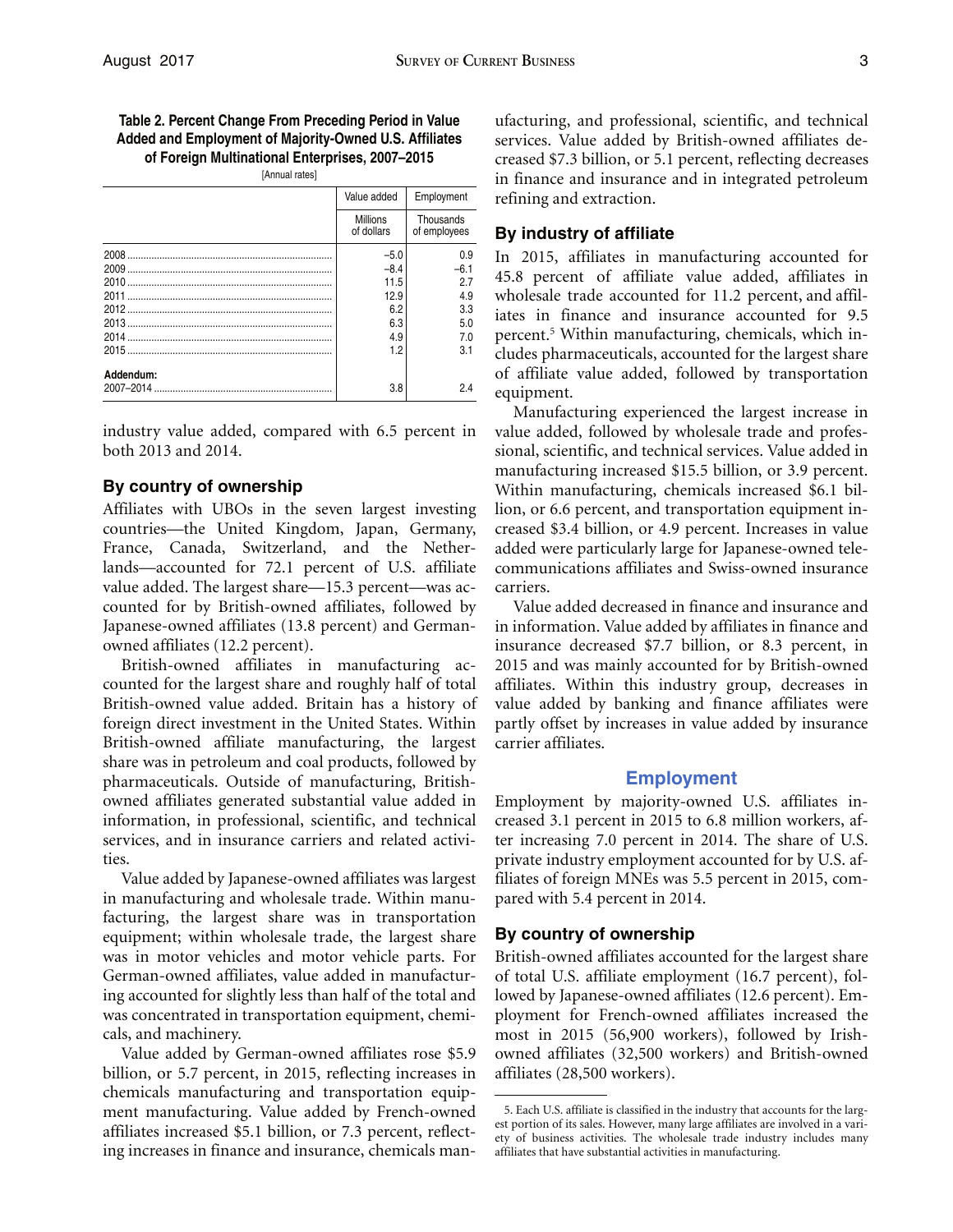#### **By industry of sales**

In addition to industry of affiliate, which represents the primary industry of the consolidated U.S. business enterprise, statistics on employment of U.S. affiliates can be disaggregated by industry of sales.6 This classification approximates the disaggregation of statistics by industry of establishment, the basis for BEA's **[national](https://www.bea.gov/national/index.htm)  [income and products accounts](https://www.bea.gov/national/index.htm)**. Affiliates report both sales and employment by industry of sales on the annual survey, resulting in more precise statistics on sales and employment by industry than for value added or other activities.

In 2015, manufacturing accounted for the largest share of U.S. affiliate employment by industry of sales (30.4 percent), of which motor vehicles, bodies and trailers, and parts accounted for 5.9 percent, chemicals accounted for 4.0 percent (half of which was in pharmaceuticals), and food products accounted for 3.7 percent. Outside of manufacturing, administrative and support services, more than half of which was employment services, had the largest U.S. affiliate employment share (10.1 percent), followed by retail trade (9.5 percent).

Employment outside of manufacturing increased by 162,900 workers, or 3.6 percent. More than onehalf of the increase in net employment outside of manufacturing was concentrated in other industries, particularly in social assistance and in business support and employment services. Increases in these industries were offset by decreases in banking and in nursing and residential care facilities. In contrast, employment in manufacturing increased approximately 44,500 workers, or 2.2 percent in 2015, primarily reflecting increases in transportation equipment and in food manufacturing.

#### **By U.S. region and state**

In 2015, New England had the largest regional share of private industry employment that was accounted for by U.S. affiliates (6.9 percent), followed by the Mideast (6.3 percent) and the Great Lakes (5.9 percent). The Rocky Mountains (4.0 percent) and the Plains (4.4 percent) had the lowest shares of private industry employment accounted for by U.S. affiliates (table 3).

The states with the largest shares of total private industry employment accounted for by U.S. affiliates were New Jersey (8.1 percent), South Carolina (8.0 percent), and New Hampshire (7.7 percent), followed by Kentucky, Indiana, Hawaii, Connecticut, and Delaware (each more than 7.0 percent) (table 3 and chart

| Table 3. Employment of Majority-Owned |
|---------------------------------------|
| U.S. Affiliates by State, 2014-2015   |

|                         | Thousands<br>of employees |                | Percentage of total<br>private industry<br>employment in the state <sup>1</sup> |            |  |  |
|-------------------------|---------------------------|----------------|---------------------------------------------------------------------------------|------------|--|--|
|                         | 2014                      | 2015           | 2014                                                                            | 2015       |  |  |
|                         | 6,613.3                   | 6,820.7        | 5.5                                                                             | 5.6        |  |  |
| New England:            | 439.0                     | 437.3          | 7.0                                                                             | 6.9        |  |  |
|                         | 102.5                     | 103.6          | 7.1                                                                             | 7.1        |  |  |
|                         | 33.4                      | 34.7           | 6.6                                                                             | 6.8        |  |  |
|                         | 216.2                     | 215.1          | 7.1                                                                             | 6.9        |  |  |
| New Hampshire           | 43.6                      | 43.7           | 7.9                                                                             | 7.7        |  |  |
|                         | 30.9                      | 27.8           | 7.4                                                                             | 6.6        |  |  |
|                         | 12.3                      | 12.4           | 4.8                                                                             | 4.8        |  |  |
| Mideast:                | 1,172.6                   | 1,219.7        | 6.1                                                                             | 6.3        |  |  |
|                         | 26.5                      | 27.0           | 7.1                                                                             | 7.1        |  |  |
| District of Columbia    | 23.5                      | 24.4           | 4.6                                                                             | 4.7        |  |  |
|                         | 113.0                     | 117.2          | 5.3                                                                             | 5.4        |  |  |
|                         | 265.6                     | 276.4          | 7.9                                                                             | 8.1        |  |  |
|                         | 448.1                     | 474.0          | 5.9                                                                             | 6.1<br>5.8 |  |  |
|                         | 296.0                     | 300.8          | 5.7                                                                             |            |  |  |
| Great Lakes:            | 1,089.1                   | 1,105.9        | 5.9                                                                             | 5.9        |  |  |
| Illinois……………………………………… | 313.8                     | 324.9          | 6.1                                                                             | 6.2        |  |  |
|                         | 186.2                     | 190.9<br>238.1 | 7.2                                                                             | 7.2        |  |  |
|                         | 238.4<br>254.2            | 259.0          | 6.6<br>5.5                                                                      | 6.5<br>5.5 |  |  |
|                         | 96.4                      | 93.0           | 4.0                                                                             | 3.8        |  |  |
|                         |                           |                |                                                                                 |            |  |  |
| Plains:                 | 385.0                     | 393.9          | 4.4<br>4.2                                                                      | 4.4<br>4.2 |  |  |
|                         | 55.4<br>57.3              | 56.4<br>57.6   | 5.0                                                                             | 4.9        |  |  |
|                         | 107.8                     | 111.7          | 4.4                                                                             | 4.5        |  |  |
|                         | 105.0                     | 110.0          | 4.5                                                                             | 4.6        |  |  |
|                         | 32.6                      | 32.8           | 4.0                                                                             | 3.9        |  |  |
|                         | 13.5                      | 12.7           | 3.5                                                                             | 3.4        |  |  |
|                         | 13.3                      | 12.6           | 3.8                                                                             | 3.5        |  |  |
| Southeast:              | 1,613.9                   | 1,682.8        | 5.7                                                                             | 5.8        |  |  |
|                         | 93.0                      | 97.2           | 5.9                                                                             | 6.1        |  |  |
|                         | 47.0                      | 48.1           | 4.7                                                                             | 4.7        |  |  |
|                         | 312.7                     | 327.2          | 4.5                                                                             | 4.6        |  |  |
|                         | 218.4                     | 226.9          | 6.2                                                                             | 6.3        |  |  |
|                         | 112.4                     | 117.3          | 7.2                                                                             | 7.4        |  |  |
|                         | 67.7                      | 67.7           | 4.0                                                                             | 4.0        |  |  |
|                         | 37.3                      | 38.4           | 4.1                                                                             | 4.2        |  |  |
| North Carolina          | 242.0                     | 251.8          | 6.9                                                                             | 7.0        |  |  |
| South Carolina          | 129.0                     | 133.0          | 8.0                                                                             | 8.0        |  |  |
|                         | 152.5                     | 163.5          | 6.3                                                                             | 6.5        |  |  |
|                         | 173.3                     | 182.4          | 5.7                                                                             | 5.8        |  |  |
|                         | 28.7                      | 29.3           | 5.0                                                                             | 5.1        |  |  |
| Southwest:              | 725.2                     | 759.5          | 5.2                                                                             | 5.3        |  |  |
|                         | 95.7                      | 103.4          | 4.4                                                                             | 4.6        |  |  |
|                         | 20.8                      | 20.2           | 3.3<br>3.7                                                                      | 3.2        |  |  |
| Oklahoma                | 48.8<br>559.9             | 50.0           | 5.7                                                                             | 3.8        |  |  |
|                         |                           | 585.9          |                                                                                 | 5.8        |  |  |
| <b>Rocky Mountains:</b> | 174.3                     | 177.8          | 4.0                                                                             | 4.0<br>4.8 |  |  |
|                         | 100.6<br>17.3             | 103.2<br>17.5  | 4.8<br>3.2                                                                      | 3.2        |  |  |
|                         | 7.2                       | 7.0            | 2.0                                                                             | 1.9        |  |  |
|                         | 40.8                      | 42.2           | 3.6                                                                             | 3.6        |  |  |
|                         | 8.5                       | 7.9            | 3.8                                                                             | 3.6        |  |  |
| Far West:               | 963.7                     | 994.3          | 4.9                                                                             | 4.9        |  |  |
|                         | 17.9                      | 17.4           | 6.9                                                                             | 6.7        |  |  |
|                         | 689.2                     | 715.8          | 5.1                                                                             | 5.1        |  |  |
|                         | 37.2                      | 37.5           | 7.3                                                                             | 7.2        |  |  |
|                         | 51.2                      | 49.2           | 4.8                                                                             | 4.4        |  |  |
|                         | 59.1                      | 61.7           | 4.0                                                                             | 4.0        |  |  |
|                         | 109.1                     | 112.7          | 4.2                                                                             | 4.3        |  |  |
|                         | 24.4                      | 24.9           |                                                                                 |            |  |  |
|                         |                           |                | n.a.                                                                            | n.a.       |  |  |
| Other U.S. areas 3      | 23.8                      | 21.9           | n.a.                                                                            | n.a.       |  |  |
|                         | 2.3                       | 2.7            | n.a.                                                                            | n.a.       |  |  |
|                         |                           |                |                                                                                 |            |  |  |

n.a. Not available 1. See footnote 1 for table 1.

2. See footnote 2 for table 1.

outlying U.S. areas. 4. "Foreign" consists of employees of U.S. affiliates working abroad.

<sup>6.</sup> In contrast, in the classification by industry of affiliate, the affiliate is assigned to a single "primary" industry in a multistep process based on its primary industries of sales at increasing levels of disaggregation. As a result, any affiliate operations that take place in secondary industries are classified as operations in the primary industry.

<sup>3. &</sup>quot;Other U.S. areas" consists of the U.S. Virgin Islands, Guam, American Samoa, and all other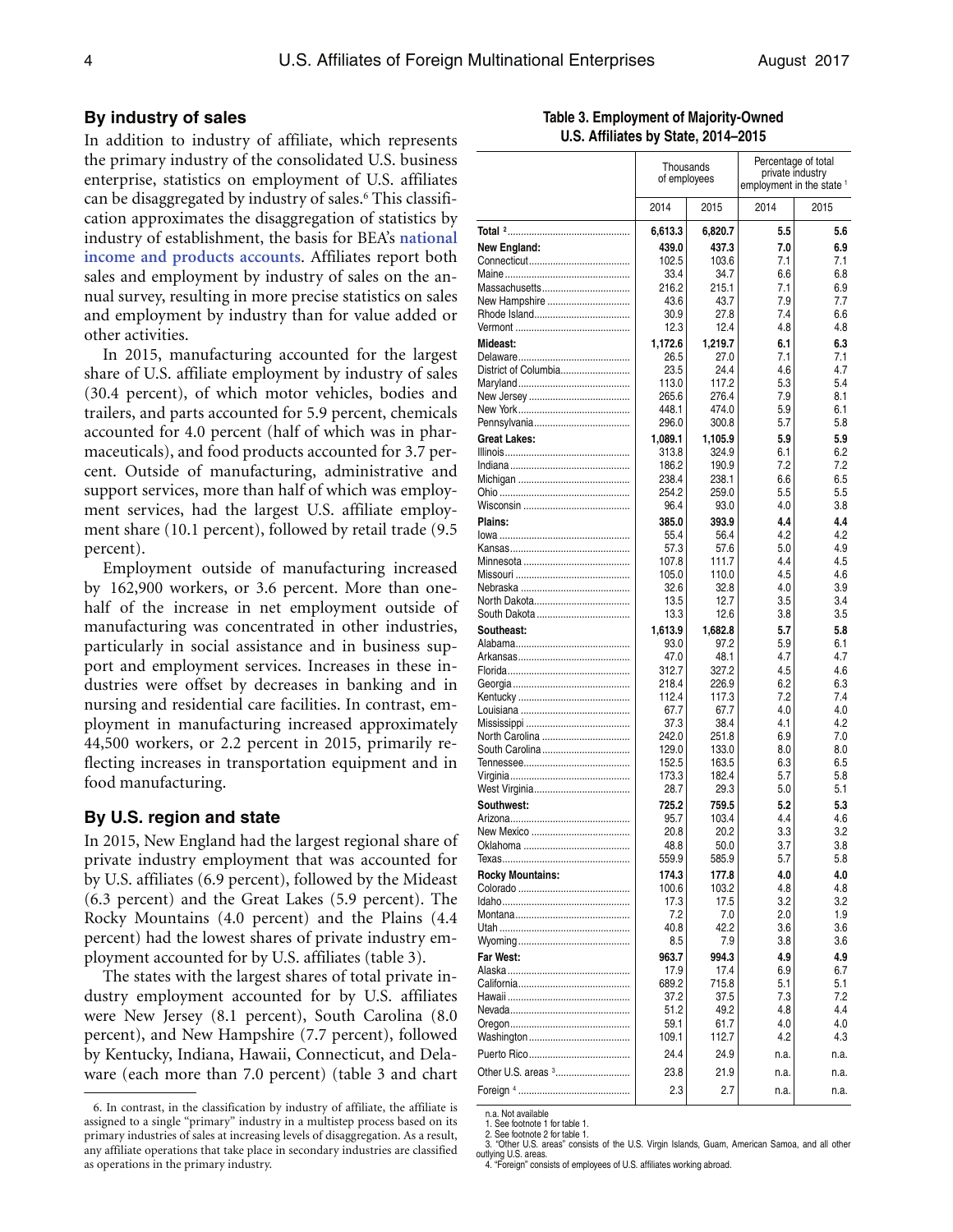U.S. affiliate employment increased the most in California (26,600 workers), followed by Texas (26,000 workers) and New York (25,900 workers). Other states with large increases in U.S. affiliate employment included Florida, Tennessee, Illinois, and New Jersey. In California, the largest increase in affiliate employment was in health care and social assistance, followed by wholesale trade and professional, scientific, and technical services. The largest increases in affiliate employment in Texas were in business support services, followed by professional, scientific, and technical services. In New York, the largest increases in affiliate employment were in retail trade and in professional, scientific, and technical industries. The increases in U.S. affiliate employment in California and Texas were largely due to acquisitions by foreign direct investors, while the increase in employment in New York was due to both acquisitions and growth at existing affiliates.

Affiliate employment decreased the most in Wis-

consin (3,400 workers) and Rhode Island (3,100 workers). These decreases reflected reductions in foreign ownership of companies in these states. In Wisconsin, the decreases were concentrated in health care and social assistance and in manufacturing. In Rhode Island, the decreases were concentrated in finance and insurance.

#### **Trade in Goods**

 tal U.S. exports of goods, down from 25.9 percent in In 2015, U.S. affiliates accounted for 23.4 percent of to-2014, and they accounted for 29.3 percent of total U.S. imports of goods, down from 30.0 percent in 2014.<sup>7</sup> The larger affiliate share for U.S. exports and imports than for value added or employment reflects the general international orientation of foreign-owned companies and their production and distribution ties with their foreign parents (chart 3). In 2015, intrafirm transactions between affiliates and their foreign parents or other members of their foreign parent groups



### Chart 2. Majority-Owned U.S. Affiliates: Share of Total Private Industry Employment by State, 2015

<sup>7.</sup> The affiliate shares of U.S. exports and imports of goods are computed using data from the U.S. Census Bureau and are on a Census Bureau basis, which is the basis used on BEA's AMNE surveys.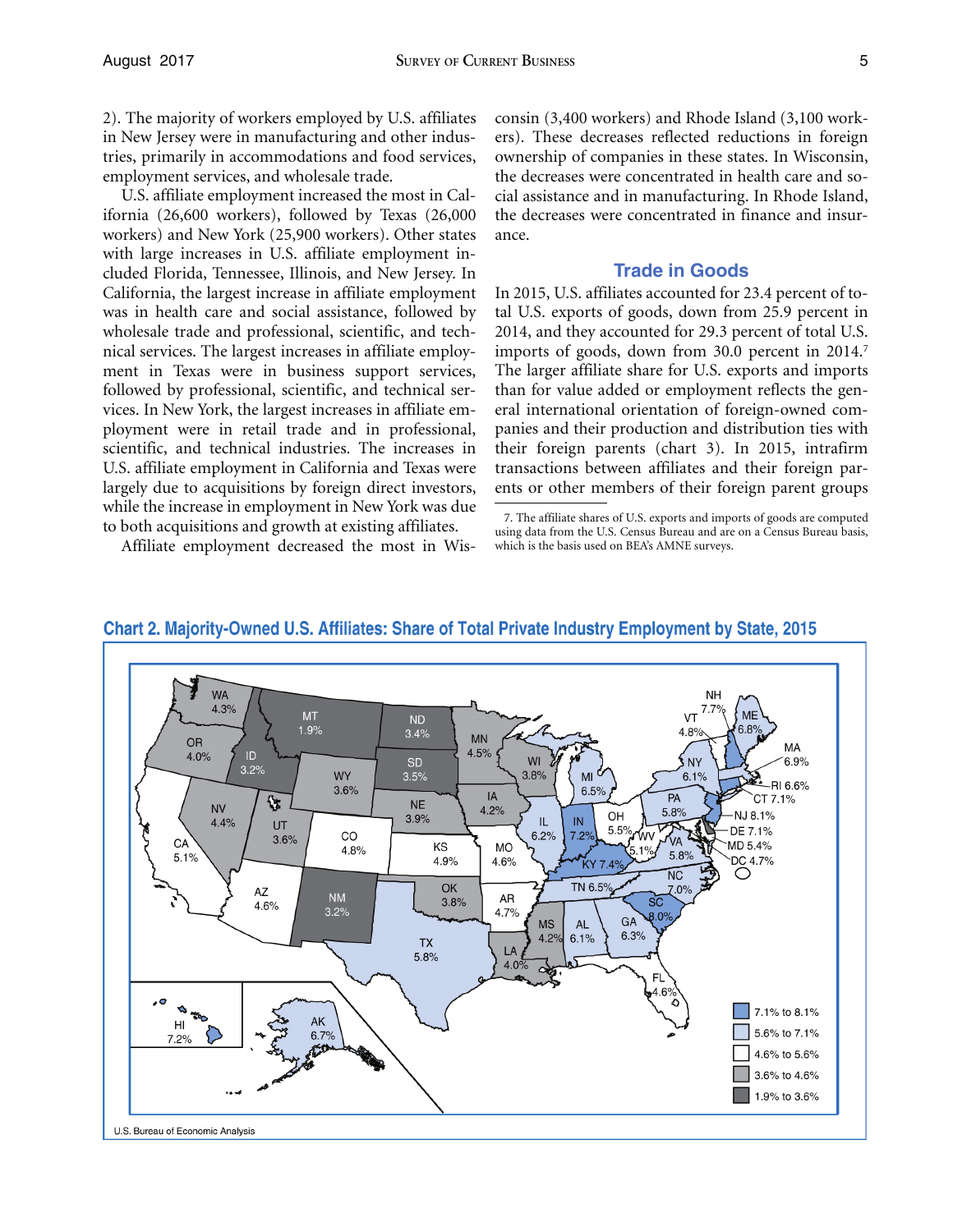accounted for 42.4 percent of affiliate exports of goods and for 71.7 percent of affiliate imports of goods.<sup>8</sup>

#### **Exports**

Exports of goods by U.S. affiliates totaled \$352.8 billion in 2015, a decrease of \$70.3 billion, or 16.6 percent, from 2014. Japanese-owned affiliates accounted for the largest share of U.S. affiliate exports (21.5 percent), followed by British-owned, Dutch-owned, and German-owned affiliates. Most of the exports of goods by Japanese-owned affiliates were in wholesale trade, including motor vehicles and motor vehicle parts and supplies as well as farm product raw materials, and in manufacturing, especially motor vehicles, bodies, trailers, and parts. The motor vehicles and parts industry was also a large source of exports for German-owned and Dutch-owned affiliates, as was the chemical industry. Exports were largest for British-owned affiliates in petroleum and coal products.

Two of the largest contributors to the \$70.3 billion decrease in affiliate exports were British-owned affiliates and Korean-owned affiliates. Decreases in exports by British-owned affiliates were largest in integrated petroleum refining and extraction and in petroleum and petroleum products merchant wholesale trade; the decreases reflect lower overall oil prices in 2015.<sup>9</sup>

By industry of affiliate, manufacturing accounted for 57.2 percent of all exports of goods by affiliates in 2015, followed by wholesale trade, which accounted for 38.9 percent. Of the \$70.3 billion decrease in affiliate exports, \$39.5 billion was due to decreases in wholesale trade, particularly petroleum and petroleum products merchant wholesale trade, and \$28.1 billion was due to declines in manufacturing, in particular petroleum and coal products.

#### **Imports**

Imports of goods by U.S. affiliates totaled \$664.9 billion in 2015, a decrease of \$51.2 billion, or 7.2 percent, from 2014. Japanese-owned affiliates accounted for the largest share (28.6 percent) of affiliate imports in 2015,

#### **Acknowledgments**

The 2015 Annual Survey of Foreign Direct Investment in the United States was conducted by the Direct Investment Division under the direction of Patricia E. Abaroa and Mark Xu. Jennifer Rodriguez supervised the processing of the survey. Barbara K. Hubbard supervised the computer programming for data estimation and tabulation. The following staff members contributed to the processing and editing of the survey or to the associated computer programming: Richard W. Adkins, George M. Bogachevsky, Kirsten L. Brew, Ariel Canela, Polly Y. Cheung, Marvin W. Helfman, Kiara D. Hughes, Neeta Kapoor, Peterson N. Kimani, Demetria A. McCormick, Michelle D. Proctor, Makia M. Riley, Larisa G. Rondon, Gary Sowers, Dwayne Torney, and Daniel K. Wakjira.

<sup>8.</sup> The foreign parent group of a U.S. affiliate consists of (1) the foreign parent; (2) any foreign person (including a company), proceeding up the foreign parent's ownership chain, which owns more than 50 percent of the person below it, up to and including the UBO; and (3) any foreign person, proceeding down the ownership chain(s) of each of these members, which is owned more than 50 percent by the person above it.

<sup>9.</sup> For example, the U.S. price of West Texas Intermediate crude oil fell to \$48.73 per barrel in 2015, down to 51.3 percent of its average price of \$95.08 per barrel in 2011–2014, according to the *[2016 OPEC Annual Statis](http://www.opec.org/opec_web/static_files_project/media/downloads/publications/ASB2016.pdf)[tical Bulletin](http://www.opec.org/opec_web/static_files_project/media/downloads/publications/ASB2016.pdf)*.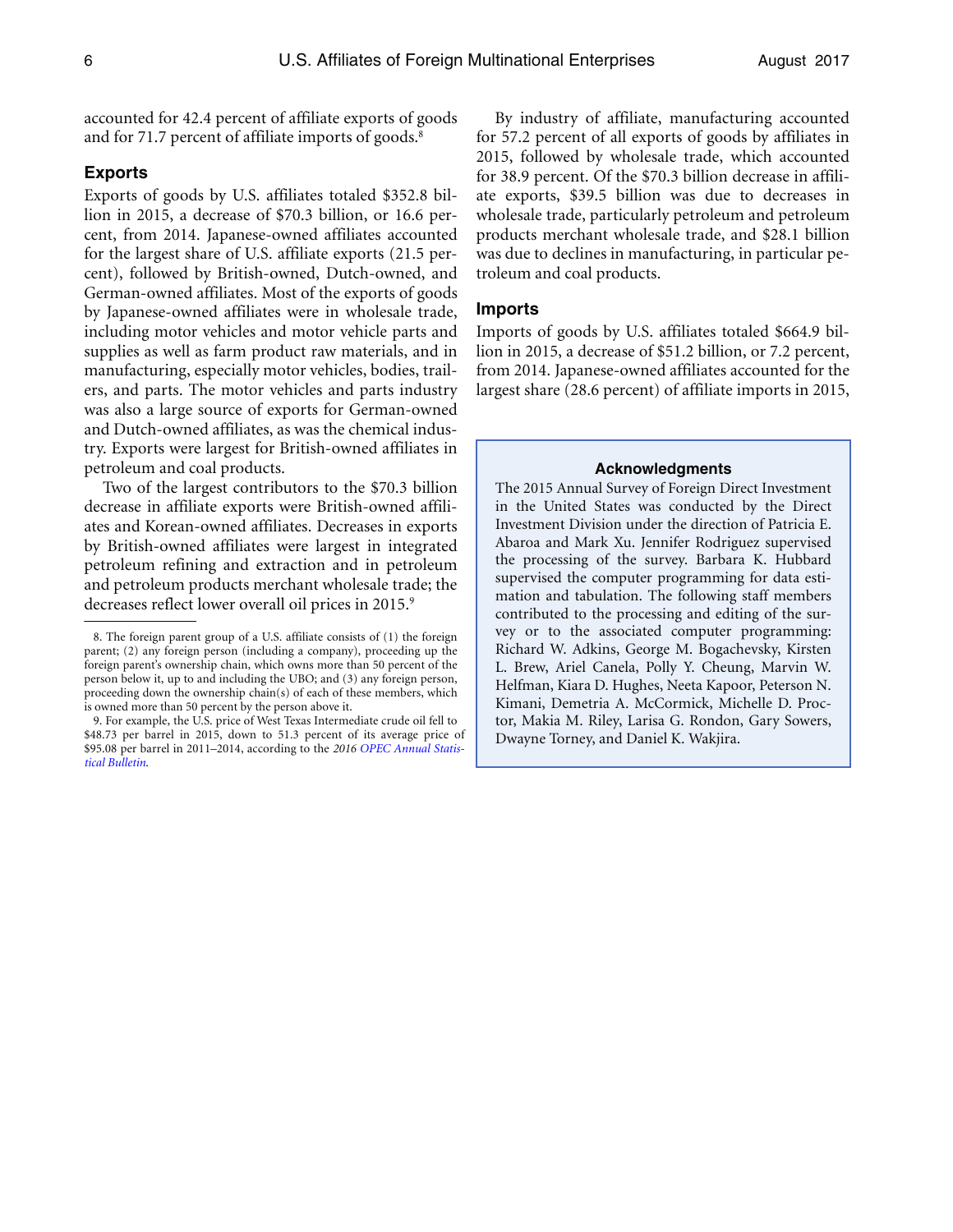followed by German-owned and Korean-owned affiliates. Three-fourths of imports by Japanese-owned affiliates were in wholesale trade, primarily by wholesalers of motor vehicles and motor vehicle parts. Imports by German-owned affiliates were concentrated in manufacturing and wholesale trade, especially motor vehicles and motor vehicle parts.

British-owned affiliates accounted for more than half of the \$51.2 billion decrease in affiliate imports. Similar to exports, decreases in imports by Britishowned affiliates were concentrated in integrated petroleum refining and extraction and in petroleum and petroleum products merchant wholesale trade, reflecting declines in oil prices in 2015.

By industry of affiliate, wholesale trade accounted for 56.2 percent of all imports of goods by affiliates, followed by manufacturing (40.7 percent). About fourfifths of the \$51.2 billion decrease in imports can be attributed to decreases in petroleum and petroleum products merchant wholesale trade and petroleum and coal products manufacturing.

#### **Research and Development**

Research and development (R&D) performed by U.S. affiliates totaled \$56.7 billion in 2015, a 0.4 percent decrease from 2014. R&D performed by affiliates accounted for 16.7 percent of the R&D performed by all Affiliates of UBOs in seven countries—Switzerland, U.S. businesses in 2014, a share substantially higher Japan, the United Kingdom, Germany, France, the



#### **Chart 3. Shares of U.S. Economic Activity Accounted** for by U.S. Affiliates

U.S. businesses in 2014, a share substantially higher Japan, the United Kingdom, Germany, France, the than the affiliate share of all U.S. business value added Netherlands, and Ireland—accounted for over 80 per-Netherlands, and Ireland—accounted for over 80 peror employment (chart 3).<sup>10</sup> cent of all R&D expenditures by affiliates. Most of the R&D performed by Swiss-owned and British-owned 10. Data on R&D performed by all U.S. businesses is from the National affiliates was in pharmaceutical manufacturing, while<br>Science Foundation's business research and innovation survey. Data on<br>R&D performed by all U.S. pr

*Tables 4.1 through 5.2 follow.* 

<sup>10.</sup> Data on R&D performed by all U.S. businesses is from the National Science Foundation's business research and innovation survey. Data on so the affiliate share cannot be computed. industries in manufacturing and in wholesale trade.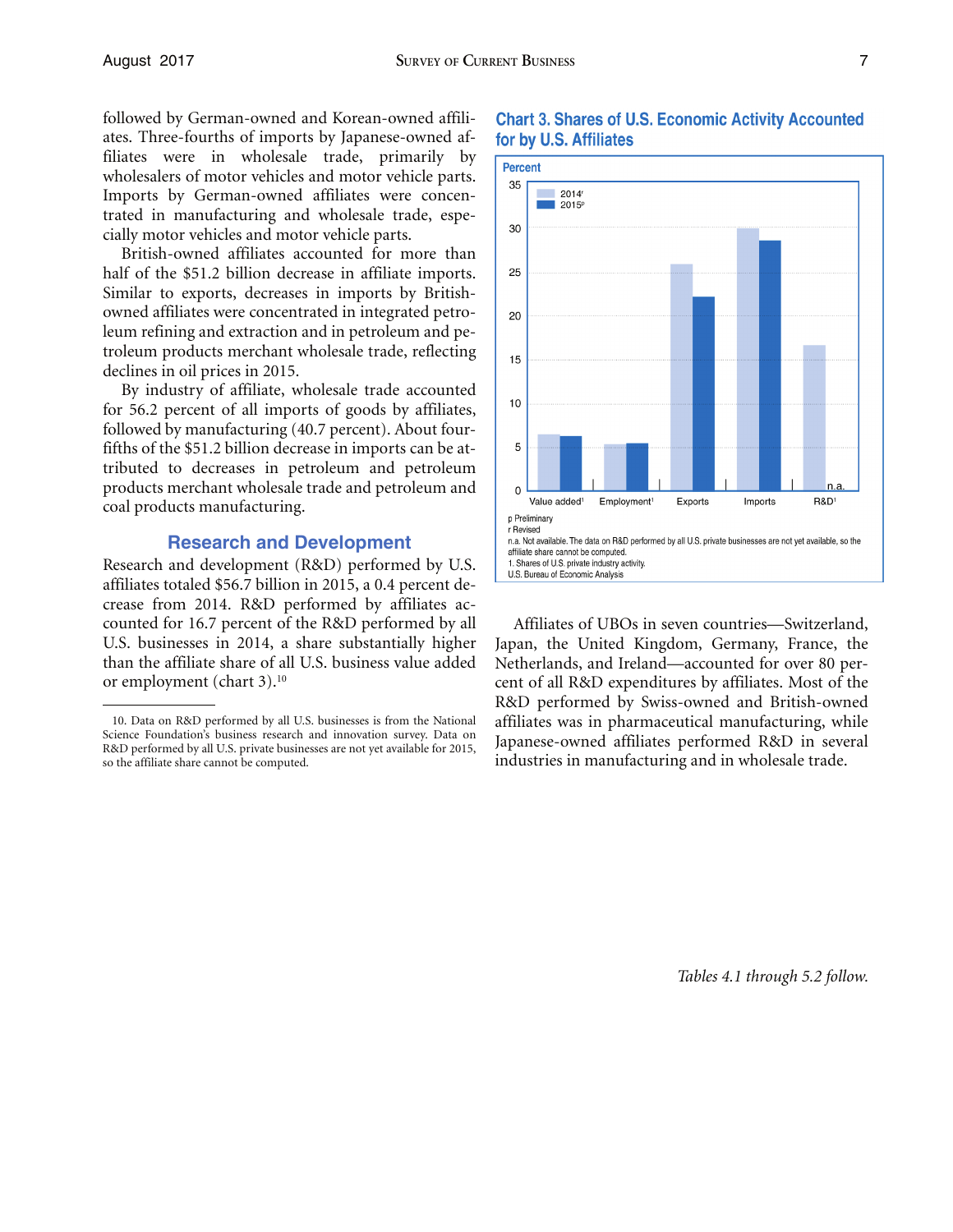**Table 4.1. Selected Data on Activities of Majority-Owned U.S. Affiliates by Industry of Affiliate, 2014** 

|                                                                                                  | Millions of dollars    |                                               |                                                          |                    |                  |                  |                                   |                              | Millions of dollars                                  |                                                      |                                                              |
|--------------------------------------------------------------------------------------------------|------------------------|-----------------------------------------------|----------------------------------------------------------|--------------------|------------------|------------------|-----------------------------------|------------------------------|------------------------------------------------------|------------------------------------------------------|--------------------------------------------------------------|
|                                                                                                  | Total<br>assets        | Gross<br>property,<br>plant, and<br>equipment | Expenditures<br>for property,<br>plant, and<br>equipment | Sales              | Net<br>income    | Value<br>added   | Compen-<br>sation of<br>employees | Thousands<br>οf<br>employees | J.S. exports<br>of goods<br>shipped by<br>affiliates | U.S. imports<br>of goods<br>shipped to<br>affiliates | Research<br>and<br>development<br>performed<br>by affiliates |
|                                                                                                  | (1)                    | (2)                                           | (3)                                                      | (4)                | (5)              | (6)              | (7)                               | (8)                          | (9)                                                  | (10)                                                 | (11)                                                         |
|                                                                                                  | 13,658,821             | 2,131,626                                     | 238,073                                                  | 4,165,203          | 119,128          | 883,573          | 521,059                           | 6,613.3                      | 423,122                                              | 716,152                                              | 56,952                                                       |
|                                                                                                  | 2,448,754              | 913,521                                       | 87,031                                                   | 1,780,949          | 45,907           | 393,867          | 212,638                           | 2,409.9                      | 230,075                                              | 296,582                                              | 39,964                                                       |
|                                                                                                  | 146,919                | 48,439                                        | 4,068                                                    | 153,163            | 7,380            | 30,334           | 17,421                            | 281.8                        | 21,505                                               | 7,521                                                | 981                                                          |
|                                                                                                  | 119.086<br>13,266      | 20,197<br>10,689                              | 747<br>539                                               | 35,697<br>13,066   | 628<br>$-18$     | 14,328<br>3,311  | 4,009<br>2,329                    | 49.3<br>26.8                 | 1,887<br>1,680                                       | 2,554<br>1,140                                       | 44<br>49                                                     |
|                                                                                                  | 294,457                | 252,505                                       | 20,590                                                   | 349,865            | 2,191            | 42,000           | 11,135                            | 48.4                         | 30,804                                               | 67,044                                               | (D)                                                          |
|                                                                                                  | 807,537                | 162,710                                       | 13,707                                                   | 354,611            | 17,677           | 91,932           | 44,643                            | 336.6                        | 40,946                                               | 55,242                                               | 20,762                                                       |
|                                                                                                  | 109,305                | 63,042                                        | 4,931                                                    | 101,877            | 6,105            | 22,008           | 8,610                             | 81.3                         | 17,027                                               | 15,199                                               | 655                                                          |
|                                                                                                  | 596,668<br>101,564     | 66,958<br>32,710                              | 5,133<br>3,643                                           | 186,018<br>66,716  | 8,854<br>2,718   | 57,919<br>12,005 | 29,287<br>6,746                   | 187.9<br>67.5                | 14,369<br>9,551                                      | 27,991<br>12,052                                     | 19,337<br>769                                                |
|                                                                                                  | 64,362                 | 34,653                                        | 3,279                                                    | 66,767             | 2,959            | 19,290           | 11,441                            | 166.7                        | 7,941                                                | 13,165                                               | 467                                                          |
|                                                                                                  | 98,207                 | 68,264                                        | 3,605                                                    | 49,660             | 434              | 16,073           | 10,104                            | 129.6                        | 1,757                                                | 1,320                                                | 291                                                          |
|                                                                                                  | 126,245                | 58,390                                        | 3,881                                                    | 106,853            | 1,319            | 21,715           | 15,496                            | 189.4                        | 9,332                                                | 14,911                                               | 554                                                          |
|                                                                                                  | 79,585<br>46,660       | 42,725                                        | 2,528                                                    | 71,356<br>35,497   | 159              | 11,782<br>9,933  | 8,829                             | 98.3<br>91.0                 | 5,183                                                | 8,372                                                | 160<br>393                                                   |
|                                                                                                  | 153,491                | 15,665<br>27,092                              | 1,352<br>2,399                                           | 107,644            | 1,160<br>6,195   | 33,304           | 6,667<br>21,644                   | 222.6                        | 4,149<br>20,374                                      | 6,540<br>18,058                                      | 2,710                                                        |
|                                                                                                  | 107,887                | 25,083                                        | 1,958                                                    | 73,835             | $-5,161$         | 21,280           | 14,377                            | 151.8                        | 14,507                                               | 14,736                                               | 5,166                                                        |
| Semiconductors and other electronic components                                                   | 37,752                 | 11,520                                        | 759                                                      | 21,828             | $-6,621$         | 6,219            | 3,824                             | 41.4                         | 4,968                                                | 4,467                                                | 1,832                                                        |
| Navigational, measuring, and other instruments                                                   | 39,962                 | 9,525                                         | 761                                                      | 32,800             | 656              | 9,339            | 7,137                             | 72.5                         | 8,203                                                | 7,395                                                | 1,643                                                        |
|                                                                                                  | 30,172                 | 4,037                                         | 439                                                      | 19,206             | 804              | 5,722            | 3,416                             | 37.8                         | 1,336                                                | 2,874                                                | 1,691                                                        |
| Electrical equipment, appliances, and components                                                 | 78,060<br>348,167      | 13,981<br>166,582                             | 1,234<br>29,061                                          | 47,511<br>364,811  | 1,107<br>9,570   | 12,387<br>68,375 | 9,179<br>37,027                   | 109.1<br>501.6               | 6,904<br>62,796                                      | 7,854<br>86,038                                      | 1,067<br>6,421                                               |
| Motor vehicles, bodies and trailers, and parts                                                   | 295,063                | 153,589                                       | 28,004                                                   | 324,934            | 8,914            | 55,988           | 28,067                            | 399.3                        | 54,321                                               | 81,985                                               | 5,238                                                        |
|                                                                                                  | 53,104                 | 12,993                                        | 1,057                                                    | 39,876             | 656              | 12,387           | 8,960                             | 102.3                        | 8,475                                                | 4,053                                                | 1,183                                                        |
|                                                                                                  | 91,070                 | 24,936                                        | 1,962                                                    | 57,466             | 1,625            | 19,538           | 13,833                            | 196.3                        | 9,642                                                | 6,999                                                | (D)                                                          |
|                                                                                                  | 802,549                | 293,690                                       | 45,248                                                   | 1,154,047          | 12,415           | 94,728           | 53,624                            | 609.4                        | 176,666                                              | 398,979                                              | 9,262                                                        |
| Motor vehicles and motor vehicle parts and supplies                                              | 294,868<br>70,676      | 140,884<br>25,279                             | 28,513<br>4,217                                          | 260,673<br>147,776 | 5,897<br>1,333   | 14,446<br>14,371 | 8,525<br>9,471                    | 98.4<br>97.8                 | 20,641<br>32,212                                     | 114,410<br>81,329                                    | 521<br>3,103                                                 |
|                                                                                                  | 120,768                | 71,114                                        | 6,070                                                    | 343,085            | $-3,401$         | 11,307           | 2,024                             | 15.8                         | 66,318                                               | 66,564                                               | (D)                                                          |
|                                                                                                  | 316,237                | 56,414                                        | 6,448                                                    | 402,514            | 8,586            | 54,604           | 33,604                            | 397.4                        | 57,495                                               | 136,676                                              | (D)                                                          |
|                                                                                                  | 110,002                | 63,602                                        | 6,873                                                    | 180,125            | 3,135            | 40,121           | 19,532                            | 582.6                        | 1,241                                                | 15,292                                               | 25                                                           |
|                                                                                                  | 39,832                 | 35,147                                        | 2,244                                                    | 92,836             | 1,509            | 21,674           | 9,924                             | 294.9                        | 12                                                   | (D)                                                  | $\binom{*}{25}$                                              |
|                                                                                                  | 70,170                 | 28,455                                        | 4,629                                                    | 87,289             | 1,626            | 18,446           | 9,608                             | 287.7                        | 1,229                                                | (D)                                                  |                                                              |
|                                                                                                  | 347,694<br>51,516      | 88,915<br>4,668                               | 8,875<br>462                                             | 140,109<br>22,986  | $-5,106$<br>965  | 43,823<br>11,328 | 25,831<br>7,395                   | 289.6<br>83.5                | 876<br>765                                           | 374<br>(D)                                           | 1,213<br>704                                                 |
|                                                                                                  | 175,542                | 71,578                                        | 7,456                                                    | 74,316             | $-2,445$         | 16,487           | 7,792                             | 97.8                         | (D)                                                  | 7                                                    | (D)                                                          |
|                                                                                                  | 120,636                | 12,668                                        | 957                                                      | 42,808             | $-3,627$         | 16,007           | 10,644                            | 108.2                        | (D)                                                  | (D)                                                  | (D)                                                          |
|                                                                                                  | 8,531,427              | 103,032                                       | 20,912                                                   | 359,410            | 40,476           | 92,846           | 72,158                            | 417.8                        | (D)                                                  | (*)                                                  | 81                                                           |
| Depository credit intermediation (banking)                                                       | 4,090,945              | 26,479                                        | 1,939                                                    | 80,740             | 11,090           | 33,658           | 17,547                            | 147.4                        | 0                                                    | 0                                                    | 4                                                            |
| Insurance carriers and related activities                                                        | 2.593.845<br>1,846,637 | 52,991<br>23,562                              | (D)<br>(D)                                               | 123,648<br>155,022 | 16,312<br>13,074 | 34,396<br>24,791 | 34,722<br>19,889                  | 127.5<br>142.8               | (D)<br>0                                             | $(*)$<br>$(*)$                                       | 75<br>$\mathbf{1}$                                           |
|                                                                                                  | 177,305                | 130,056                                       | 13,137                                                   | 29,939             | 2,293            | 16,148           | 3,875                             | 54.1                         | (D)                                                  | (D)                                                  | 150                                                          |
|                                                                                                  | 109.029                | 91,102                                        | 8,490                                                    | 18,153             | 794              | 9,585            | 1,874                             | 32.4                         | 0                                                    | 0                                                    | 2                                                            |
|                                                                                                  | 68,277                 | 38,954                                        | 4,648                                                    | 11,787             | 1,499            | 6,563            | 2,001                             | 21.7                         | (D)                                                  | (D)                                                  | 148                                                          |
| Professional, scientific, and technical services                                                 | 203,954                | 19,282                                        | 2,209                                                    | 119,459            | 2,868            | 44,048           | 36,702                            | 346.2                        | 1,093                                                | 302                                                  | 5,263                                                        |
| Architectural, engineering, and related services                                                 | 26,351                 | 4,515                                         | 543<br>760                                               | 19,364             | -65              | 7,550            | 6,878                             | 65.4                         | (D)                                                  | 270                                                  | 141                                                          |
| Computer systems design and related services<br>Management, scientific, and technical consulting | 63,205<br>46,981       | 5,421<br>1,157                                | 75                                                       | 31,505<br>18,649   | 281<br>2,223     | 11,896<br>10,043 | 9,771<br>8,153                    | 86.7<br>70.1                 | (D)<br>(D)                                           | (D)<br>$(*)$                                         | 1,261<br>(D)                                                 |
|                                                                                                  | 67,416                 | 8,189                                         | 831                                                      | 49,942             | 430              | 14,559           | 11,900                            | 124.1                        | ŋ                                                    | (D)                                                  | (D)                                                          |
|                                                                                                  | 1,037,136              | 519,529                                       | 53,787                                                   | 401,165            | 17,139           | 157,992          | 96,698                            | 1,903.8                      | 12,762                                               | (D)                                                  | 994                                                          |
|                                                                                                  | 288,977                | 231,419                                       | 30,014                                                   | 89,775             | $-2,393$         | 41,812           | 15,747                            | 137.6                        | 9,166                                                | 1,982                                                | 545                                                          |
|                                                                                                  | 178,089<br>57,421      | 135,265<br>10,673                             | 6,399                                                    | 60,460<br>59,949   | 637<br>1,193     | 17,723<br>11,840 | 5,310<br>9,456                    | 45.1<br>87.9                 | (D)<br>(D)                                           | 1,320<br>302                                         | 17<br>(D)                                                    |
|                                                                                                  | 130,520                | 90,356                                        | 3,577<br>8,886                                           | 72,222             | 1,575            | 22,945           | 13,914                            | 296.0                        |                                                      | (D)                                                  | 31                                                           |
| Administration, support, and waste management                                                    | 65,088                 | 11,166                                        | 1,193                                                    | 52,062             | 1,208            | 30,533           | 26,601                            | 663.3                        | (D)                                                  | (D)                                                  | (D)                                                          |
|                                                                                                  | 23,646                 | 5,786                                         | 569                                                      | 14,010             | 433              | 7,814            | 6,028                             | 91.8                         | (D)                                                  | 0                                                    | (D)                                                          |
|                                                                                                  | 38,273<br>255,122      | 22,316<br>12,548                              | 1,951<br>1,199                                           | 35,740<br>16,947   | 128<br>14,358    | 18,074<br>7,252  | 14,572<br>5,071                   | 478.3<br>103.7               | $(\dot{z})$<br>936                                   | $(*)$<br>286                                         | $(\dot{z})$<br>177                                           |
|                                                                                                  |                        |                                               |                                                          |                    |                  |                  |                                   |                              |                                                      |                                                      |                                                              |

(\*) Less than \$500,000. D Suppressed to avoid disclosure of data on individual companies.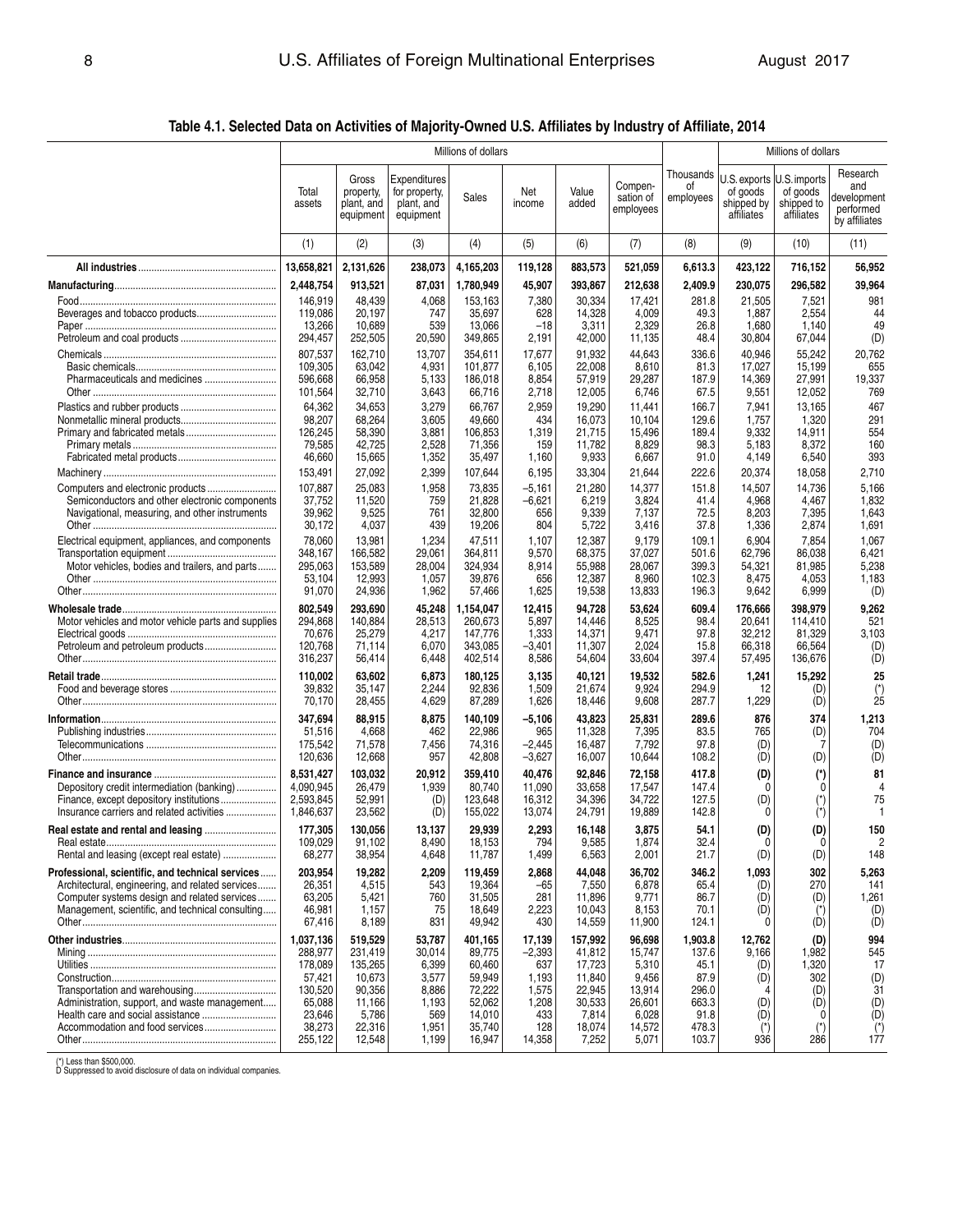**Table 4.2. Selected Data on Activities of Majority-Owned U.S. Affiliates by Industry of Affiliate, 2015** 

|                                                                                                  | Millions of dollars          |                                               |                                                          |                                 |                       |                             |                                   |                              | Millions of dollars                                               |                                      |                                                              |  |
|--------------------------------------------------------------------------------------------------|------------------------------|-----------------------------------------------|----------------------------------------------------------|---------------------------------|-----------------------|-----------------------------|-----------------------------------|------------------------------|-------------------------------------------------------------------|--------------------------------------|--------------------------------------------------------------|--|
|                                                                                                  | Total<br>assets              | Gross<br>property,<br>plant, and<br>equipment | Expenditures<br>for property,<br>plant, and<br>equipment | Sales                           | Net<br>income         | Value<br>added              | Compen-<br>sation of<br>employees | Thousands<br>οf<br>employees | U.S. exports U.S. imports<br>of goods<br>shipped by<br>affiliates | of goods<br>shipped to<br>affiliates | Research<br>and<br>development<br>performed<br>by affiliates |  |
|                                                                                                  | (1)                          | (2)                                           | (3)                                                      | (4)                             | (5)                   | (6)                         | (7)                               | (8)                          | (9)                                                               | (10)                                 | (11)                                                         |  |
|                                                                                                  | 13,174,008                   | 2,216,870                                     | 253,700                                                  | 3,996,503                       | 72,947                | 894,533                     | 539,105                           | 6,820.7                      | 352,822                                                           | 664,918                              | 56,743                                                       |  |
|                                                                                                  | 2,489,929                    | 957,638                                       | 96,322                                                   | 1,679,713                       | 30,918                | 409,364                     | 220,087                           | 2,451.4                      | 201,926                                                           | 270,290                              | 39,718                                                       |  |
| Food<br>Beverages and tobacco products                                                           | 154,470<br>120,336           | 51,748<br>20,705                              | 4,460<br>954                                             | 151,716<br>35,934               | 7,303<br>592          | 32,624<br>14,062            | 18,611<br>4,162                   | 292.1<br>50.6                | 19,909<br>1,760                                                   | 7,846<br>2,394                       | 1,042<br>47                                                  |  |
|                                                                                                  | 13,848                       | 11,280                                        | 775                                                      | 13,040                          | 59                    | 3,506                       | 2,422                             | 27.7                         | 1,709                                                             | 1,068                                | 60                                                           |  |
|                                                                                                  | 261,900                      | 258,387                                       | 19,251                                                   | 246,999                         | $-14,917$             | 40,083                      | 11,450                            | 45.7                         | 20,550                                                            | 46,051                               | (D)                                                          |  |
|                                                                                                  | 844,976                      | 180,208                                       | 22,496                                                   | 357,737                         | 16,896                | 98,021                      | 46,051                            | 352.3                        | 37,856                                                            | 53,102                               | 21,501                                                       |  |
|                                                                                                  | 115,727<br>622,815           | 74,507<br>69,654                              | 6,691<br>11,502                                          | 103,607<br>188,792              | 6,268<br>6,870        | 23,697<br>60,483            | 9,321<br>29,475                   | 85.7<br>195.6                | 16,251<br>12,195                                                  | 14,455<br>28,423                     | 761<br>19,928                                                |  |
|                                                                                                  | 106,434                      | 36,047                                        | 4,303                                                    | 65,338                          | 3,758                 | 13,841                      | 7,256                             | 71.1                         | 9,410                                                             | 10,225                               | 813                                                          |  |
|                                                                                                  | 65,484                       | 35,600                                        | 3,325                                                    | 64,790                          | 2,924                 | 20,041                      | 11,741                            | 169.7                        | 7,688                                                             | 12,016                               | 519                                                          |  |
|                                                                                                  | 99,307<br>126,764            | 69,316<br>59,425                              | 3,898<br>3,906                                           | 48,839<br>102,570               | 720<br>623            | 16,335<br>22,532            | 10,356<br>15,672                  | 128.3<br>185.9               | 1,795<br>8,373                                                    | 1,252<br>13,875                      | 312<br>544                                                   |  |
|                                                                                                  | 79,982                       | 43,638                                        | 2,788                                                    | 68,453                          | $-406$                | 12,378                      | 8,843                             | 97.4                         | 4,845                                                             | 7,953                                | 170                                                          |  |
|                                                                                                  | 46,782                       | 15,787                                        | 1,118                                                    | 34,117                          | 1,029                 | 10,153                      | 6,829                             | 88.5                         | 3,528                                                             | 5,922                                | 373                                                          |  |
|                                                                                                  | 153,033                      | 27,546                                        | 2,256                                                    | 105,200                         | 5,894                 | 34,853                      | 22,959                            | 225.4                        | 17,527                                                            | 16,897                               | 2,404                                                        |  |
|                                                                                                  | 106,551                      | 24,494                                        | 1,930                                                    | 72,608                          | $-5,039$              | 21,457                      | 14,302                            | 148.9                        | 12,961                                                            | 14,137                               | 4,892                                                        |  |
| Semiconductors and other electronic components<br>Navigational, measuring, and other instruments | 36,789<br>40,144             | 11,301<br>9,196                               | 776<br>724                                               | 21,545<br>31,557                | $-6,451$<br>415       | 6,337<br>8,950              | 3,894<br>6,814                    | 41.4<br>70.0                 | 4,300<br>7,400                                                    | 4,257<br>6,958                       | 1,616<br>1,680                                               |  |
|                                                                                                  | 29,618                       | 3,996                                         | 430                                                      | 19,507                          | 997                   | 6,170                       | 3,594                             | 37.4                         | 1,261                                                             | 2,922                                | 1,596                                                        |  |
| Electrical equipment, appliances, and components                                                 | 92,806                       | 15,994                                        | 1,303                                                    | 49,590                          | 2,526                 | 13,936                      | 9,456                             | 109.8                        | 6,454                                                             | 8,248                                | 1,076                                                        |  |
| Motor vehicles, bodies and trailers, and parts                                                   | 357,246<br>302,549           | 177,485<br>164,208                            | 29,786<br>28,701                                         | 374,355<br>334,418              | 11,550<br>10,584      | 71,750<br>58,840            | 38,611<br>29,500                  | 515.0<br>411.2               | 56,477<br>49,403                                                  | 86,643<br>82,388                     | 5,847<br>4,894                                               |  |
|                                                                                                  | 54,698                       | 13,277                                        | 1,086                                                    | 39,937                          | 966                   | 12,910                      | 9,111                             | 103.8                        | 7,075                                                             | 4,255                                | 953                                                          |  |
|                                                                                                  | 93,208                       | 25,451                                        | 1,982                                                    | 56,334                          | 1,788                 | 20,165                      | 14,294                            | 200.0                        | 8,865                                                             | 6,760                                | (D)                                                          |  |
| Motor vehicles and motor vehicle parts and supplies                                              | 830,211<br>308,644<br>78,673 | 302,877<br>143,857<br>26,985                  | 41,119<br>23,254<br>4,154                                | 1,078,034<br>265,674<br>146,191 | 8,697<br>5,346<br>825 | 100,330<br>15,578<br>16,036 | 58,066<br>9,411<br>10,435         | 631.6<br>103.3<br>101.5      | 137,145<br>19,064<br>20,613                                       | 373,894<br>115,880<br>78,686         | 9,165<br>593<br>2,787                                        |  |
|                                                                                                  | 118,816<br>324,077           | 72,304<br>59,731                              | 6,268<br>7,443                                           | 261,318<br>404,852              | $-3,909$<br>6,436     | 10,309<br>58,408            | 2,091<br>36,128                   | 16.5<br>410.4                | 43,817<br>53,651                                                  | 46,972<br>132,356                    | (D)<br>(D)                                                   |  |
|                                                                                                  | 115,816                      | 67,186                                        | 7,588                                                    | 182,830                         | 3,340                 | 39,769                      | 21,771                            | 614.4                        | 1,300                                                             | 16,021                               | 28                                                           |  |
|                                                                                                  | 41,243                       | 37,795                                        | 2,782                                                    | 92,731                          | 1,853                 | 19,298                      | 10,509                            | 305.1                        | 11                                                                | (D)                                  | $\mathbf{0}$                                                 |  |
|                                                                                                  | 74,573                       | 29,391                                        | 4,806                                                    | 90,099                          | 1,487                 | 20,471                      | 11,262                            | 309.3                        | 1,289                                                             | (D)                                  | 28                                                           |  |
|                                                                                                  | 350,554                      | 96,788                                        | 14,676                                                   | 147,167                         | $-6,099$              | 40,052                      | 26,069                            | 293.7                        | 828                                                               | 165                                  | 1,034                                                        |  |
|                                                                                                  | 52,483<br>176,251            | 4,740<br>79,043                               | 472<br>13,193                                            | 22,812<br>82,514                | 110<br>$-3,064$       | 10,634<br>19,129            | 7,399<br>8,491                    | 87.4<br>96.1                 | (D)                                                               | 118<br>6                             | 657<br>(D)                                                   |  |
|                                                                                                  | 121,820                      | 13,005                                        | 1,011                                                    | 41,840                          | $-3,145$              | 10,289                      | 10,179                            | 110.2                        | (D)                                                               | 41                                   | (D)                                                          |  |
|                                                                                                  | 7,926,033                    | 107,921                                       | 25,444                                                   | 355,798                         | 21,576                | 85,118                      | 71,761                            | 400.8                        | (D)                                                               | (*)                                  | 67                                                           |  |
| Depository credit intermediation (banking)                                                       | 3,761,501<br>2,242,081       | 23,534                                        | 2,344                                                    | 73,719                          | 9,303<br>1,175        | 23,728<br>30,632            | 16,875<br>34,135                  | 119.6<br>129.7               | $\mathbf{0}$<br>(D)                                               | n                                    | -1<br>64                                                     |  |
| Insurance carriers and related activities                                                        | 1,922,450                    | 60,733<br>23,654                              | (D)<br>(D)                                               | 122,324<br>159,755              | 11,098                | 30,758                      | 20,752                            | 151.5                        | 0                                                                 | (*)                                  | $\mathbf{1}$                                                 |  |
|                                                                                                  | 191,296                      | 138,594                                       | 14,729                                                   | 30,777                          | 3,297                 | 17,797                      | 4,205                             | 59.8                         | (D)                                                               | (D)                                  | 150                                                          |  |
| Rental and leasing (except real estate)                                                          | 118,883<br>72,414            | 96,272<br>42,321                              | 9,259<br>5,469                                           | 18,385<br>12,392                | 1,318<br>1,978        | 9, 111<br>8,020             | 2,060<br>2,145                    | 35.8<br>24.0                 | U<br>(D)                                                          | 0<br>(D)                             | 2<br>148                                                     |  |
| Professional, scientific, and technical services                                                 | 219,301                      | 20,145                                        | 2,487                                                    | 124,791                         | 4,401                 | 47,255                      | 38,015                            | 369.3                        | 1,095                                                             | 316                                  | 5,606                                                        |  |
| Architectural, engineering, and related services                                                 | 27,765                       | 4,548                                         | 497                                                      | 20,499                          | $-334$                | 8,352                       | 7,614                             | 78.3                         | 1,008                                                             | 289                                  | 228                                                          |  |
| Computer systems design and related services<br>Management, scientific, and technical consulting | 69,430<br>48,507             | 6,181<br>1,410                                | 1,029<br>96                                              | 35,160<br>19,568                | 298<br>2,456          | 13,236<br>10,439            | 10,580<br>8,255                   | 95.7<br>77.7                 | (D)<br>(D)                                                        | (D)                                  | 1,569<br>(D)                                                 |  |
|                                                                                                  | 73,599                       | 8,005                                         | 865                                                      | 49,564                          | 1,981                 | 15,228                      | 11,565                            | 117.6                        | $\Omega$                                                          | (D)                                  | (D)                                                          |  |
|                                                                                                  | 1.050.869                    | 525,722                                       | 51,336                                                   | 397,394                         | 6,817                 | 154,848                     | 99,131                            | 1,999.7                      | 10,117                                                            | (D)                                  | 976                                                          |  |
|                                                                                                  | 279,931                      | 231,580                                       | 26,084                                                   | 82,874                          | $-7,954$              | 38,130                      | 16,227                            | 126.7                        | 7,967                                                             | 1,959                                | 515                                                          |  |
|                                                                                                  | 177,212<br>60,282            | 138,096<br>11,497                             | 8,068<br>3,180                                           | 58,696<br>62,014                | $-628$<br>2,003       | 16,045<br>12,003            | 5,053<br>10,018                   | 45.2<br>92.4                 | 624<br>(D)                                                        | 928<br>(D)                           | 15<br>(D)                                                    |  |
|                                                                                                  | 130,864                      | 91,205                                        | 8,619                                                    | 73,583                          | $-489$                | 23,519                      | 14,783                            | 315.8                        | 3                                                                 | (D)                                  | (D)                                                          |  |
| Administration, support, and waste management                                                    | 68,293                       | 11,621                                        | 1,442                                                    | 51,384                          | 1,551                 | 31,417                      | 27,042                            | 711.1                        | (D)                                                               | (D)                                  | (D)                                                          |  |
| Accommodation and food services                                                                  | 25,025<br>38,453             | 5,249<br>21,734                               | 635<br>1,733                                             | 13,426<br>36,046                | 548<br>416            | 7,600<br>18,597             | 5,791<br>14,767                   | 109.5<br>488.6               | (D)<br>$(\dot{\phantom{a}})$                                      | $($ *)                               | (D)<br>$(*)$                                                 |  |
|                                                                                                  | 270,808                      | 14,740                                        | 1,575                                                    | 19,373                          | 11,369                | 7,537                       | 5,451                             | 110.4                        | 958                                                               | 247                                  | 186                                                          |  |

(\*) Less than \$500,000. D Suppressed to avoid disclosure of data on individual companies.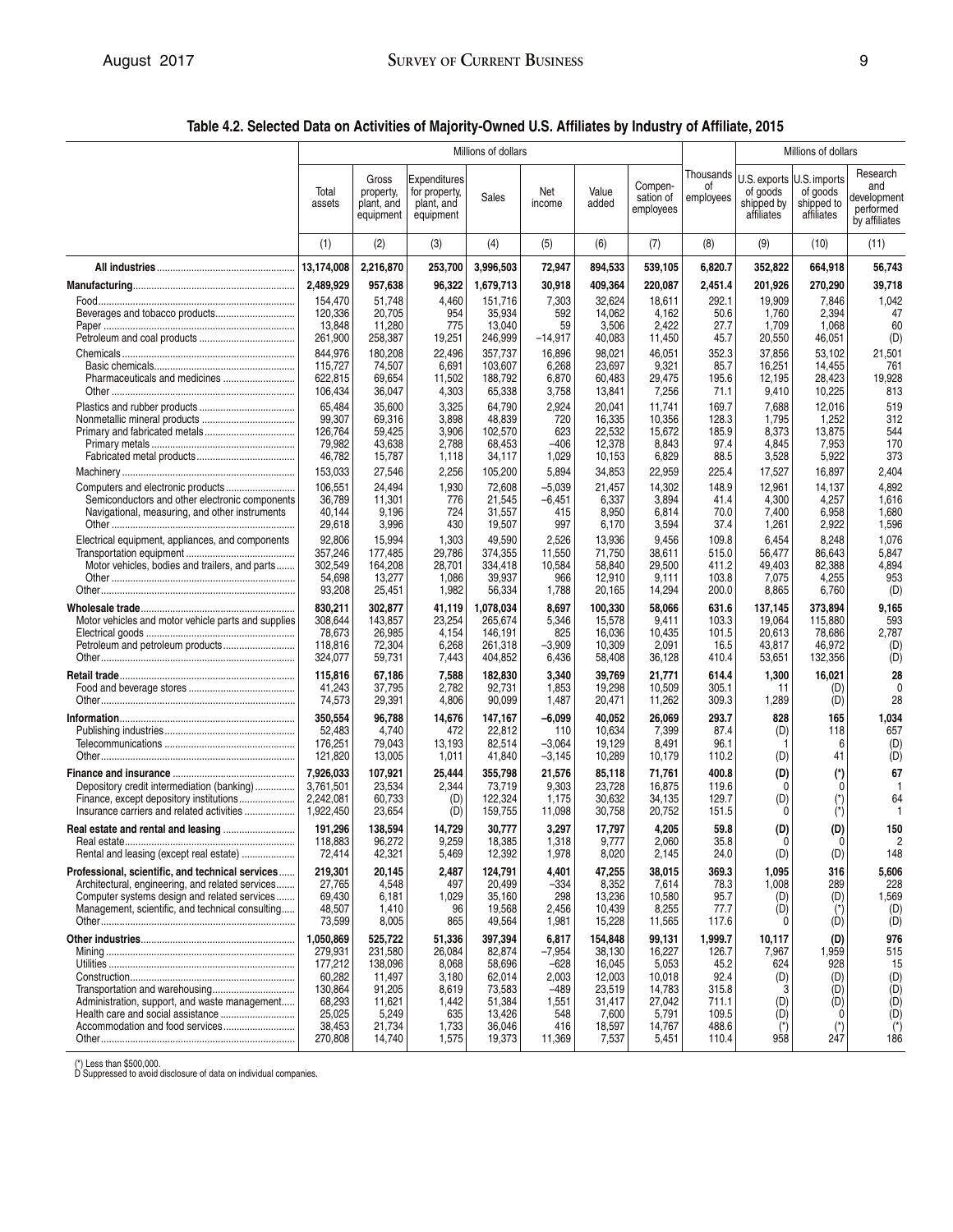**Table 5.1. Selected Data on Activities of Majority-Owned U.S. Affiliates by Country of Ultimate Beneficial Owner, 2014** 

|                                                | Millions of dollars  |                                               |                                                          |                      |                 |                   |                                   |                              | Millions of dollars                                  |                                                      |                                                              |  |
|------------------------------------------------|----------------------|-----------------------------------------------|----------------------------------------------------------|----------------------|-----------------|-------------------|-----------------------------------|------------------------------|------------------------------------------------------|------------------------------------------------------|--------------------------------------------------------------|--|
|                                                | Total<br>assets      | Gross<br>property,<br>plant, and<br>equipment | Expenditures<br>for property,<br>plant, and<br>equipment | Sales                | Net<br>income   | Value<br>added    | Compen-<br>sation of<br>employees | Thousands<br>οf<br>employees | U.S. exports<br>of goods<br>shipped by<br>affiliates | U.S. imports<br>of goods<br>shipped to<br>affiliates | Research<br>and<br>development<br>performed by<br>affiliates |  |
|                                                | (1)                  | (2)                                           | (3)                                                      | (4)                  | (5)             | (6)               | (7)                               | (8)                          | (9)                                                  | (10)                                                 | (11)                                                         |  |
|                                                | 13,658,821           | 2,131,626                                     | 238,073                                                  | 4,165,203            | 119,128         | 883,573           | 521,059                           | 6,613.3                      | 423,122                                              | 716,152                                              | 56,952                                                       |  |
|                                                | 1,828,034            | 291,843                                       | 26,770                                                   | 318,646              | 10,602          | 73,059            | 44,035                            | 645.3                        | 13,609                                               | 18,487                                               | 712                                                          |  |
|                                                | 8,419,186            | 1,156,985                                     | 110,540                                                  | 2,306,815            | 71,369          | 556,087           | 335,922                           | 4,154.2                      | 218,801                                              | 314,057                                              | 40,973                                                       |  |
|                                                | 161,009              | 26,702                                        | 1,305                                                    | 53,048               | 1,763           | 16,541            | 6,673                             | 147.8                        | 2,065                                                | 3,404                                                | 364                                                          |  |
|                                                | 22,471               | 7,054                                         | 587                                                      | 23,562               | 658             | 5,029             | 3,314                             | 35.0                         | 1,178                                                | 9,752                                                | 429                                                          |  |
|                                                | 51,957               | 5,359                                         | 312                                                      | 15,183               | $-3,463$        | 5,768             | 2,713                             | 25.1                         | 1,581                                                | 3,327                                                | 322                                                          |  |
|                                                | 1,285,066            | 105,014                                       | 8,738                                                    | 271,074              | 11,037          | 70,047            | 45,323                            | 620.6                        | 25,633                                               | 34,043                                               | 5,735                                                        |  |
|                                                | 1,521,118            | 260,280                                       | 35,860                                                   | 459,395              | 18,079          | 103.443           | 59,378                            | 653.4                        | 41.762                                               | 73,440                                               | 6,889                                                        |  |
|                                                | 406,121              | 37,950                                        | 3,133                                                    | 107,091              | 8,189           | 37,688            | 24,790                            | 236.1                        | 8,557                                                | 8,200                                                | 3,556                                                        |  |
|                                                | 79,643               | 40,052                                        | 3,312                                                    | 40,708               | 748             | 9,338             | 5,005                             | 74.1                         | 1,968                                                | 7,007                                                | 221                                                          |  |
|                                                | 738,042              | 86,846                                        | 8,308                                                    | 323,386              | 13,334          | 54,545            | 33,031                            | 448.7                        | 44,010                                               | 65,811                                               | 4,654                                                        |  |
|                                                | 370,181              | 41,332                                        | 1,783                                                    | 49,804               | 3,521           | 7,474             | 7,000                             | 77.1                         | 845                                                  | 793                                                  | 111                                                          |  |
|                                                | 151,168              | 18,659                                        | 2,345                                                    | 69,650               | 1,925           | 17,099            | 12,064                            | 203.2                        | 7,600                                                | 10,547                                               | 667                                                          |  |
|                                                | 1,341,879            | 85,095                                        | 6,280                                                    | 231.171              | 5.744           | 75,459            | 47,204                            | 457.7                        | 18.924                                               | 14,301                                               | 10.040                                                       |  |
|                                                | 2,183,546            | 369,565                                       | 32,273                                                   | 615,809              | 12,588          | 144,063           | 84,715                            | 1,111.5                      | 62,121                                               | 77,455                                               | 7,842                                                        |  |
|                                                | 106,987              | 73,078                                        | 6,305                                                    | 46,933               | $-2,753$        | 9,594             | 4,712                             | 64.0                         | 2,558                                                | 5,979                                                | 142                                                          |  |
| Latin America and Other Western Hemisphere     | 395,498              | 93,369                                        | 8,896                                                    | 318,935              | 5,676           | 47,231            | 27,518                            | 342.4                        | 61,031                                               | 59,056                                               | 1,926                                                        |  |
|                                                | 212.477              | 51.057                                        | 4,558                                                    | 131.949              | 2,063           | 20,219            | 10,928                            | 173.9                        | 9.850                                                | 22,103                                               | 400                                                          |  |
|                                                | 110.293              | 18.592                                        | 1.680                                                    | 49.919               | $\overline{2}$  | 7.755             | 4.339                             | 72.7                         | 5.425                                                | 3.074                                                | 25                                                           |  |
|                                                | 46,434               | 16,771                                        | 1,041                                                    | 33,832               | 1,656           | 6,752             | 4,928                             | 78.7                         | 1,068                                                | 3,634                                                | (D)                                                          |  |
|                                                | 20,676               | (D)                                           | 316                                                      | (D)                  | (D)             | (D)               | 617                               | 5.5                          | (D)                                                  | (D)                                                  | $\sqrt{ }$                                                   |  |
|                                                | 35,074               | (D)                                           | 1,521                                                    | (D)                  | (D)             | (D)               | 1,045                             | 16.9                         | (D)                                                  | (D)                                                  | (D)                                                          |  |
|                                                | 183.022              | 42.312                                        | 4.338                                                    | 186.986              | 3.614           | 27,013            | 16.589                            | 168.6                        | 51,181                                               | 36,953                                               | 1,526                                                        |  |
|                                                | 118,655              | 22,655                                        | 2,510                                                    | 102,885              | 1,842           | 11,973            | 7,309                             | 51.0                         | (D)                                                  | (D)                                                  | (D)                                                          |  |
| United Kingdom Islands, Caribbean <sup>1</sup> | 30,524               | (D)                                           | (D)                                                      | (D)                  | (D)             | 7,398             | 4,838                             | 80.5                         | 2,815                                                | 2,513                                                | 702                                                          |  |
|                                                | 33,842               | (D)                                           | (D)                                                      | (D)                  | (D)             | 7,642             | 4,443                             | 37.1                         | (D)                                                  | (D)                                                  | (D)                                                          |  |
|                                                |                      |                                               |                                                          |                      |                 |                   |                                   |                              |                                                      |                                                      |                                                              |  |
| Africa                                         | 6,969<br>4,874       | 5,254<br>5.120                                | 440<br>425                                               | 5,409<br>5.003       | 196<br>101      | 1,252<br>1.120    | 611<br>507                        | 5.6<br>4.4                   | 1,014<br>1,014                                       | 232<br>232                                           | 13<br>(D)                                                    |  |
|                                                | 2,095                | 134                                           | 15                                                       | 406                  | 95              | 131               | 104                               | 1.2                          | 0                                                    | 0                                                    | (D)                                                          |  |
|                                                |                      |                                               |                                                          |                      |                 |                   |                                   |                              |                                                      |                                                      |                                                              |  |
|                                                | 175,667              | 52,853                                        | 5,190                                                    | 104,918              | 2,404           | 16,729            | 5,816                             | 59.1                         | 3,471                                                | 26,946                                               | 1,631                                                        |  |
|                                                | 81,993               | 5,892                                         | 374                                                      | 20.451               | 879             | 4.648             | 2.169                             | 20.3                         | 570                                                  | 5,474                                                | 941                                                          |  |
|                                                | 34,651               | 25,752                                        | 1,237                                                    | 70,029               | $-72$           | 8.456             | 1,627                             | 10.6                         | 2,371                                                | (D)                                                  | (D)                                                          |  |
|                                                | 41,764               | 11,480                                        | 2,399                                                    | (D)                  | 1,907           | 1,979             | 1,095                             | 12.5                         | (D)                                                  | (D)                                                  | (D)                                                          |  |
|                                                | 17,259               | 9,729                                         | 1,179                                                    | (D)                  | $-310$          | 1,647             | 924                               | 15.6                         | (D)                                                  | 246                                                  |                                                              |  |
|                                                | 2,576,326            | 516,278                                       | 84,652                                                   | 1,054,853            | 21,769          | 173,729           | 95,072                            | 1,195.7                      | 119,631                                              | 292,308                                              | 11,327                                                       |  |
|                                                | 277,367              | 70,367                                        | 9.016                                                    | 56,503               | 2.405           | 17,551            | 8.388                             | 94.5                         | 4,543                                                | 2,938                                                | 168                                                          |  |
|                                                | 164.169              | 25.545                                        | 5.354                                                    | 22.253               | 1.189           | 5,551             | 2.084                             | 41.4                         | 3.964                                                | 4.132                                                | 509                                                          |  |
|                                                | 41,849               | 16,498                                        | 1,177                                                    | 34,364               | 24              | 3,989             | 2,683                             | 33.0                         | 1,049                                                | 11,732                                               | (D)                                                          |  |
|                                                | 55,733               | 5,669                                         | 611                                                      | 25,730               | 445             | 5,899             | 4,388                             | 52.0                         | 1,396                                                | 4,306                                                | 123                                                          |  |
|                                                | 1,808,855            | 331,099                                       | 60,283                                                   | 727,358              | 14,607          | 119,650           | 67,333                            | 835.5                        | 80,812                                               | 188,276                                              | 7,968                                                        |  |
|                                                | 99,914               | 43,429                                        | 6,207                                                    | 140,623              | 1,892           | 10,968            | 4,288                             | 49.1                         | 24,706                                               | 71,522                                               | 1,292                                                        |  |
|                                                | 58,977               | 9,047                                         | 916                                                      | 19,875               | 725             | 3,649             | 2,353                             | 35.7                         | 1,291                                                | 1,098                                                | 387                                                          |  |
|                                                | 37,102               | 4,987                                         | 249                                                      | 11,238               | 565             | 2,052             | 1,029                             | 12.9                         | 684                                                  | 5,107                                                | 103                                                          |  |
|                                                | 32,359               | 9,637                                         | 839                                                      | 16,910               | $-83$           | 4,420             | 2,525                             | 41.5                         | 1,186                                                | 3,196                                                | (D)                                                          |  |
|                                                | 257,140              | 15,043                                        | 1,585                                                    | 55,627               | 7,110           | 15,485            | 12,085                            | 211.0                        | 5,565                                                | 5,066                                                | 369                                                          |  |
| Addenda:                                       |                      |                                               |                                                          |                      |                 |                   |                                   |                              |                                                      |                                                      |                                                              |  |
|                                                | 7,010,697<br>110.730 | 1,028,087<br>53,923                           | (D)<br>4,950                                             | 2,045,064<br>122,295 | 68,175<br>2,487 | 475,192<br>15,357 | 286,476<br>3.645                  | 3,676.5<br>31.6              | 198,485<br>5,423                                     | 296,767<br>34,631                                    | 30,860<br>684                                                |  |
|                                                |                      |                                               |                                                          |                      |                 |                   |                                   |                              |                                                      |                                                      |                                                              |  |

D Suppressed to avoid disclosure of data on individual companies.<br>1. The "United Kingdom Islamds, Caribbean" consists of the British Virgin Islands, the Cayman Islands, Mont-Malta, the Otherlands, the Metherlands, Portugal 2. The European Union (28) comprises Austria, Belgium, Bulgaria, Croatia, Cyprus, Czech Republic, Iran, Iraq, Kuwait, Libya, Nigeria, Qatar, Saudi Arabia, the United Arab Emirates, and Venezuela.